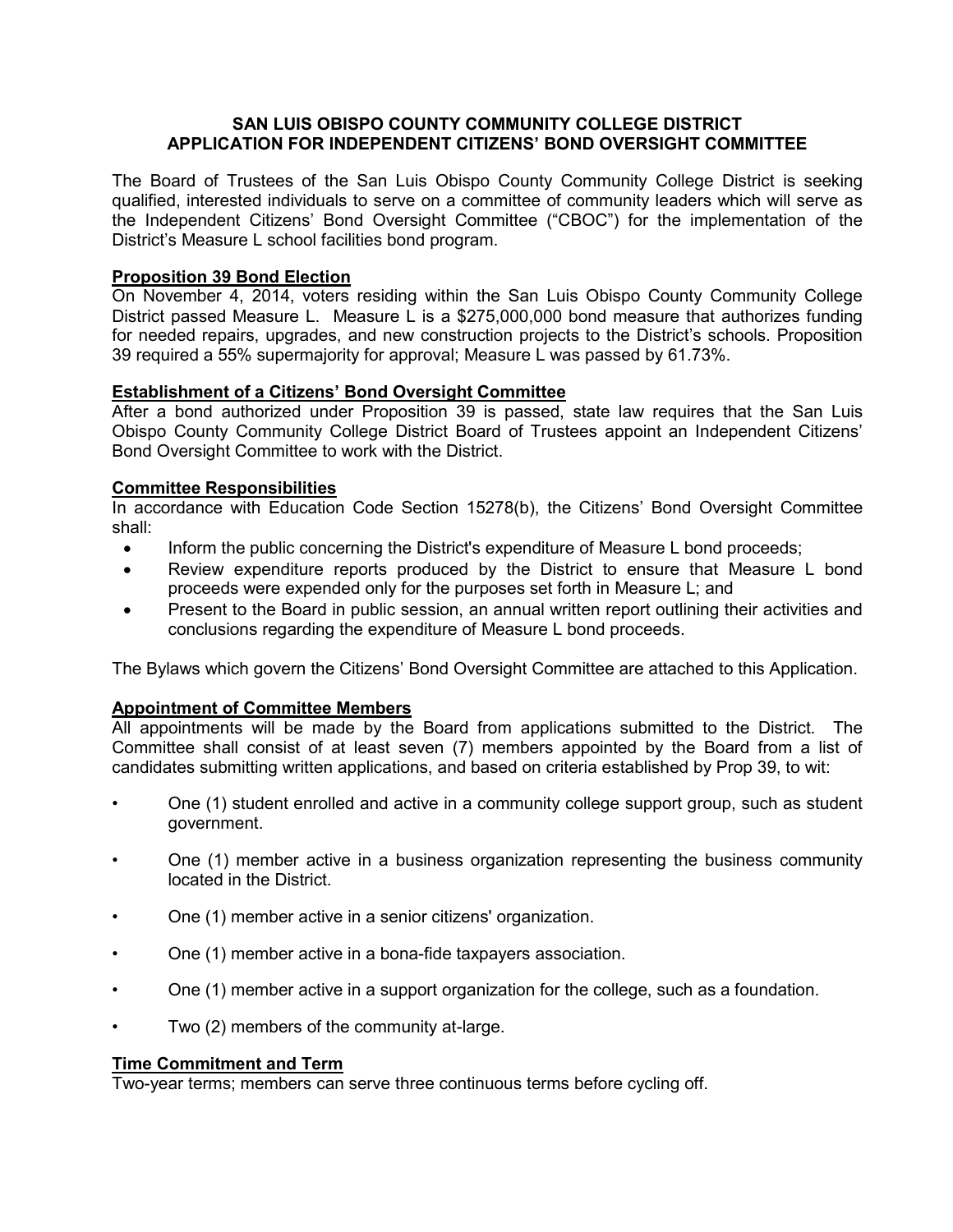#### **Would You be Interested in Serving?**

If you wish to serve on this important committee, please review the committee **Bylaws** for more information about the committee's role and responsibilities and complete the attached application.

Completed applications must be sent to:

#### **San Luis Obispo County Community College District Dan Troy, Asst. Supt. / Vice Pres. of Administrative Services PO Box 8106 San Luis Obispo, CA 93403-8106**

# **Or send by email to: [karen\\_valine@cuesta.edu](mailto:karen_valine@cuesta.edu)**

# **Applications must be postmarked no later than August 1, 2022**

If you have any questions, please call Karen Valine at the San Luis Obispo County Community College District at 805-546-3120.

It is the policy of the San Luis Obispo County Community College District not to unlawfully discriminate on the basis of sex, sexual orientation, gender, ethnic group identification, race, ancestry, national origin, color, religion, marital status, age or mental or physical disability in the educational programs or activities which it operates.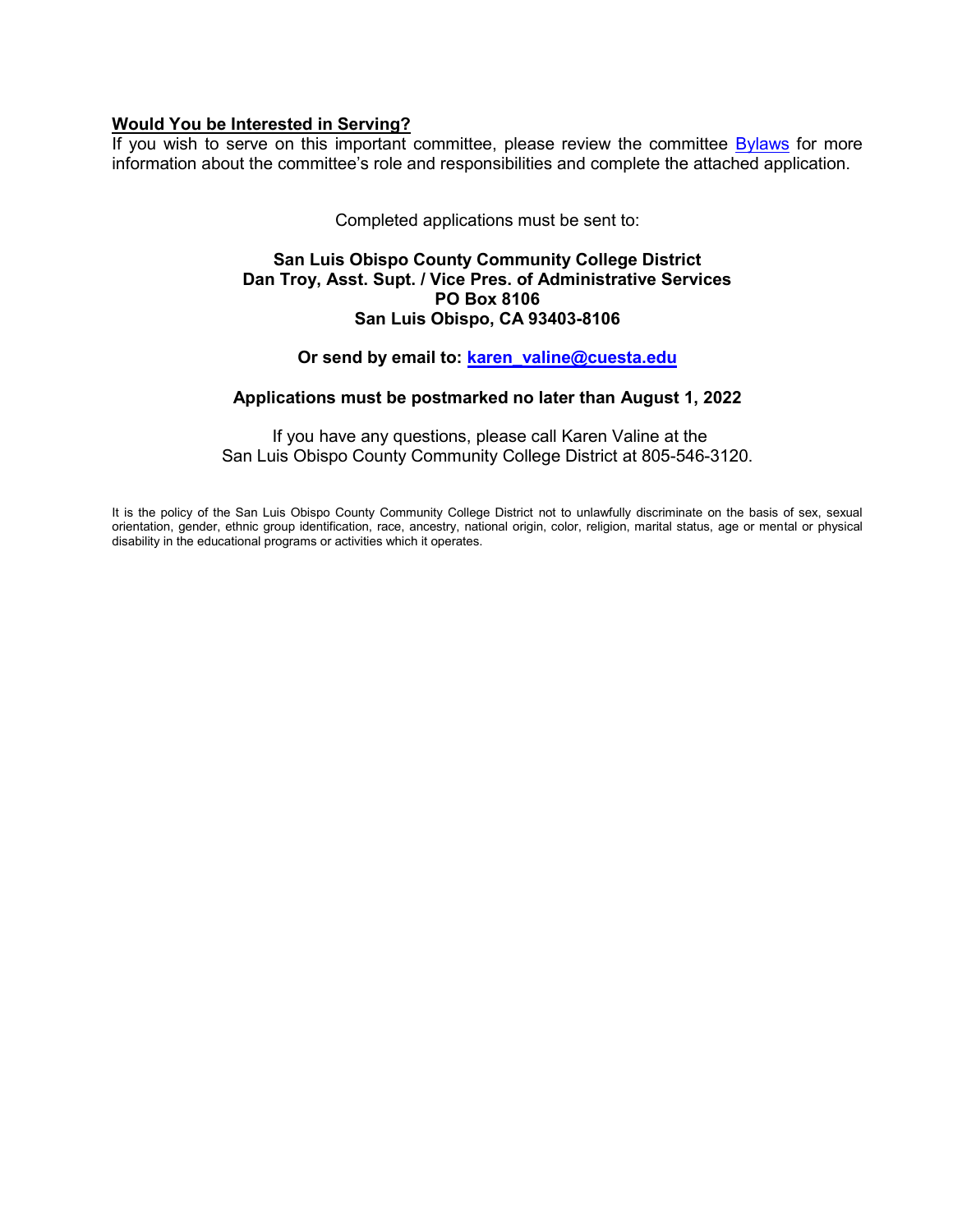# **SAN LUIS OBISPO COUNTY COMMUNITY COLLEGE DISTRICT APPLICATION FOR INDEPENDENT CITIZENS' BOND OVERSIGHT COMMITTEE**

| (Please Print or Type)                        |                                                                                                                                                                  |  |
|-----------------------------------------------|------------------------------------------------------------------------------------------------------------------------------------------------------------------|--|
|                                               |                                                                                                                                                                  |  |
|                                               |                                                                                                                                                                  |  |
|                                               | Home Phone: New York Changes and Separate Changes and Separate Changes and Separate Changes and Separate Changes<br>Work Phone: <u>_________________________</u> |  |
|                                               |                                                                                                                                                                  |  |
| <b>Committee?</b>                             | Why do you want to serve on the Measure L Independent Citizens' Bond Oversight                                                                                   |  |
|                                               |                                                                                                                                                                  |  |
|                                               |                                                                                                                                                                  |  |
|                                               |                                                                                                                                                                  |  |
|                                               |                                                                                                                                                                  |  |
|                                               | Do you have any special area of expertise or experience that you think would be helpful to                                                                       |  |
|                                               |                                                                                                                                                                  |  |
|                                               |                                                                                                                                                                  |  |
|                                               |                                                                                                                                                                  |  |
|                                               |                                                                                                                                                                  |  |
|                                               | If you have served on other school district, city, or community committees, please list and                                                                      |  |
|                                               |                                                                                                                                                                  |  |
|                                               |                                                                                                                                                                  |  |
|                                               |                                                                                                                                                                  |  |
| the committee?<br>briefly describe your role: |                                                                                                                                                                  |  |